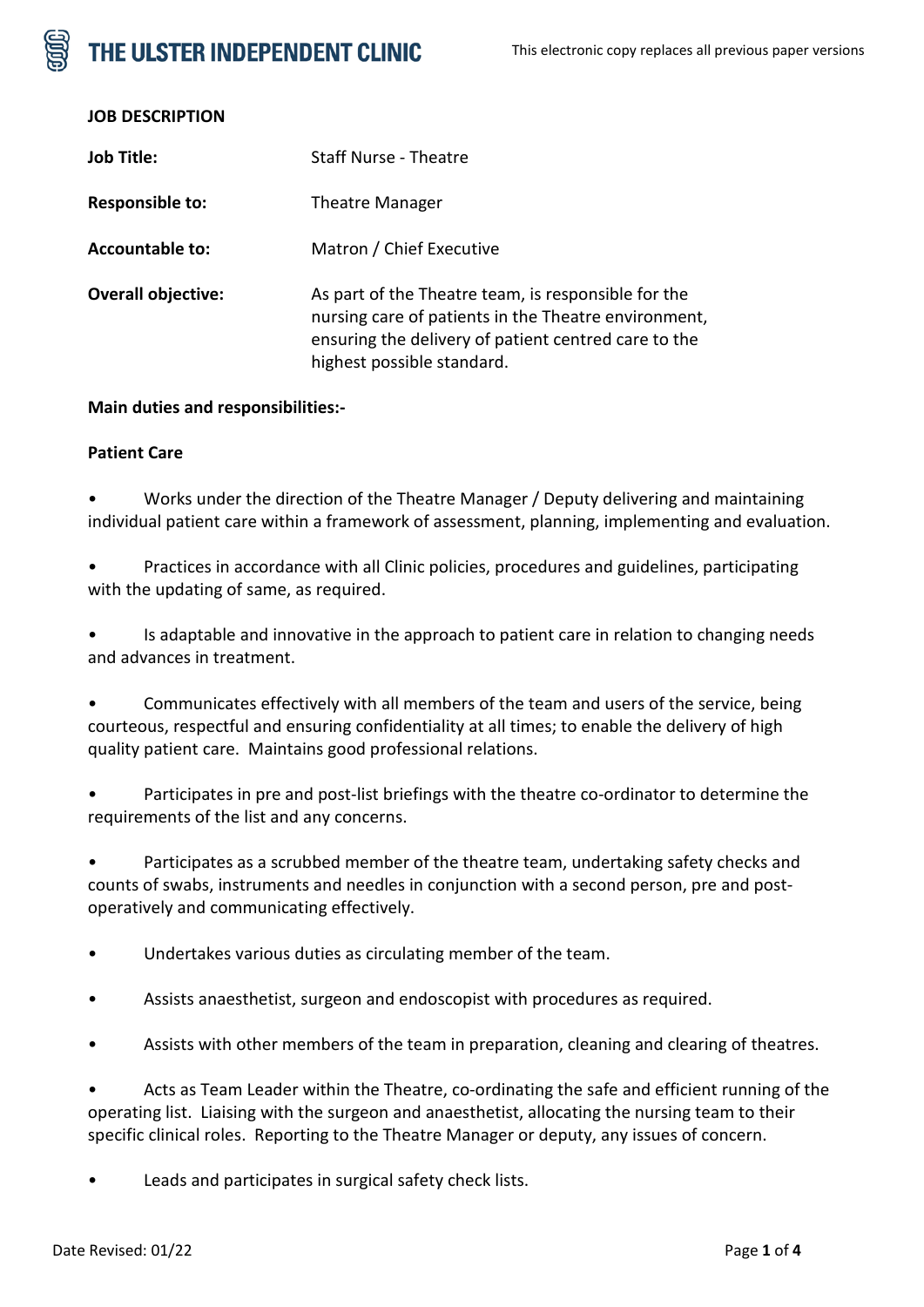# THE ULSTER INDEPENDENT CLINIC

- To act effectively and safely in emergency or unexpected situations.
- Ensures the correct decontamination processes are followed for instrumentation, re-usable medical devices and endoscopes.
- Adheres to hospital policy to ensure the safe handling of all laboratory specimens.
- Undertakes pre-operative and post-operative visiting as required.
- Undertakes weekly and other duties as directed by Theatre Manager / Deputy.

# **General Duties**

• Is responsible for maintaining and improving knowledge and competencies to ensure the delivery of optimum patient care in accordance with NMC requirements.

- Maintains registration on the NMC Register and adheres to the standards of the NMC code.
- Ensures all written and electronic documentation is maintained in accordance with professional and Clinic guidelines.
- Participates in the induction and training of new staff supporting, mentoring and teaching as necessary.
- Co-operates with the off duty scheduling so as to ensure adequate cover and efficient staffing. Provides on-call cover as required.
- Attends and participates in Theatre meetings.
- Reads, understands and adheres to all Ulster Independent Clinic policies and procedures.
- Complies with the Ulster Independent Equal Opportunities Policy at all times.
- Attends all mandatory in-service training and lectures.
- Actively participates and contributes to the continuous improvement of the service.
- Carries out all duties & responsibilities in accordance with Health & Safety policies and statutory regulations.
- Participates in annual performance review and maintains own personal development file.
- Is responsible for own professional development and maintenance of knowledge and skills according to professional guidelines.
- Is responsible for the efficient and economic ordering and use of equipment and stores.
- Adhere to and abide by professional code at all times.

*The above is not an exhaustive list of duties and should be regarded as providing guidelines in which the individual works. This job description is subject to review in light of changing circumstances and operational requirements.*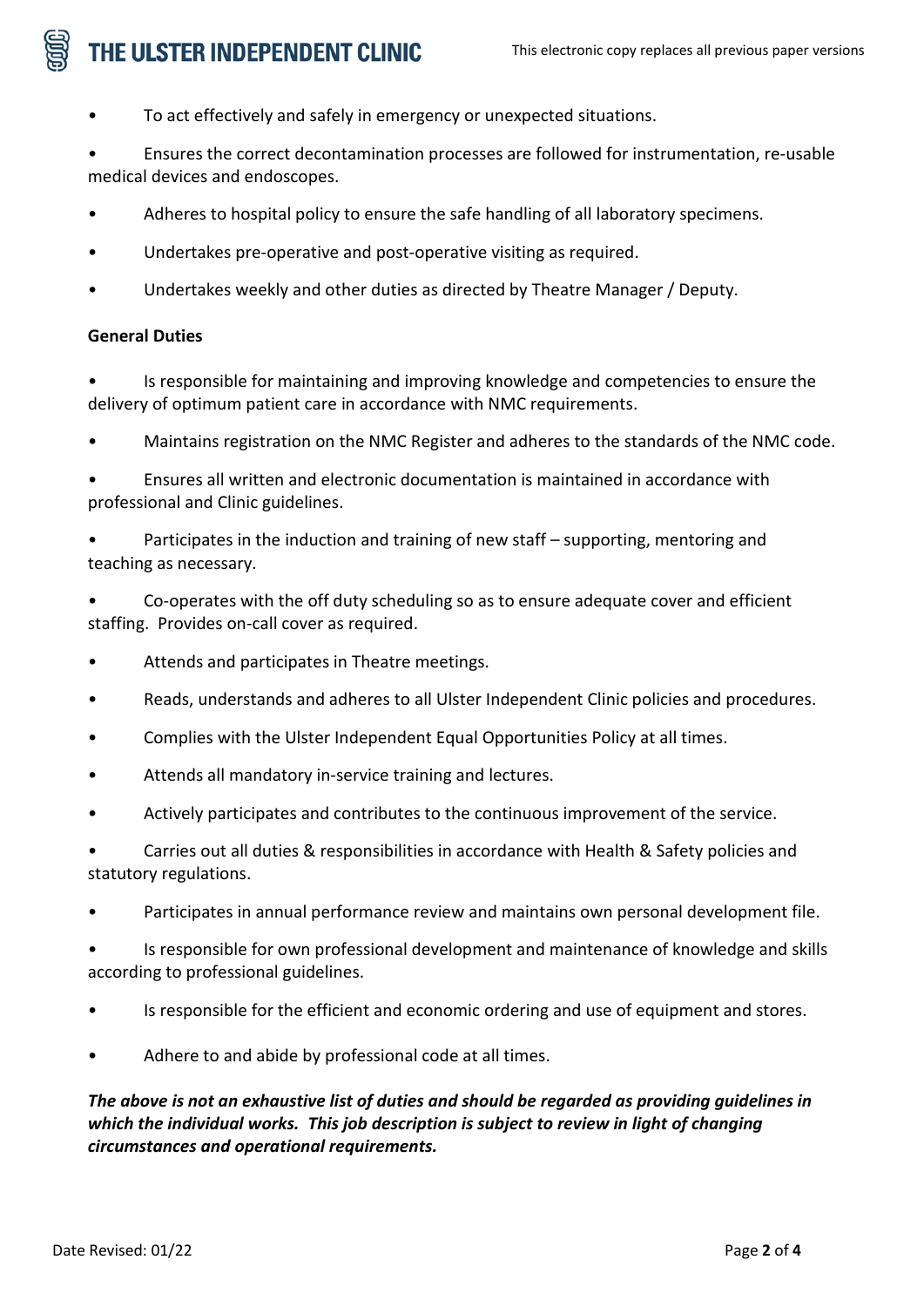

| <b>CATEGORY</b>                                   | <b>ESSENTIAL</b>                                                                                                                                                             | <b>DESIRABLE</b>                                                                                     |
|---------------------------------------------------|------------------------------------------------------------------------------------------------------------------------------------------------------------------------------|------------------------------------------------------------------------------------------------------|
| <b>Experience</b>                                 | 2 years recent post registration<br>theatre experience working as an<br>Adult Registered General Nurse.                                                                      | <b>Orthopaedic RGN Theatre</b><br>experience.<br>1 years experience as a senior level<br>staff nurse |
|                                                   |                                                                                                                                                                              |                                                                                                      |
| Education/<br>Qualifications /<br><b>Training</b> | Registered Nursing Qualification or<br>equivalent                                                                                                                            | Relevant post-basic certificates.                                                                    |
| Professional<br>Membership                        | Current NMC registration.                                                                                                                                                    |                                                                                                      |
| Other                                             | The post holder will be required to be<br>flexible in their working pattern to<br>meet service needs e.g. shifts.<br>Current professional indemnity<br>insurance             |                                                                                                      |
|                                                   | Evidence of continuing professional<br>development<br>Satisfactory completion of the                                                                                         |                                                                                                      |
|                                                   | following checks:<br>References<br>** Evidence of right to live and<br>work in UK<br>Health screening<br><b>Qualification checks</b><br>Satisfactory *ACCESSNI<br>clearance. |                                                                                                      |

## **Personnel Specification**

# **Competencies:**

- Teamworking
- Patient Focus
- Effective Communication and Interpersonal skills
- Effective Planning, Organising, Prioritising and Time Management skills